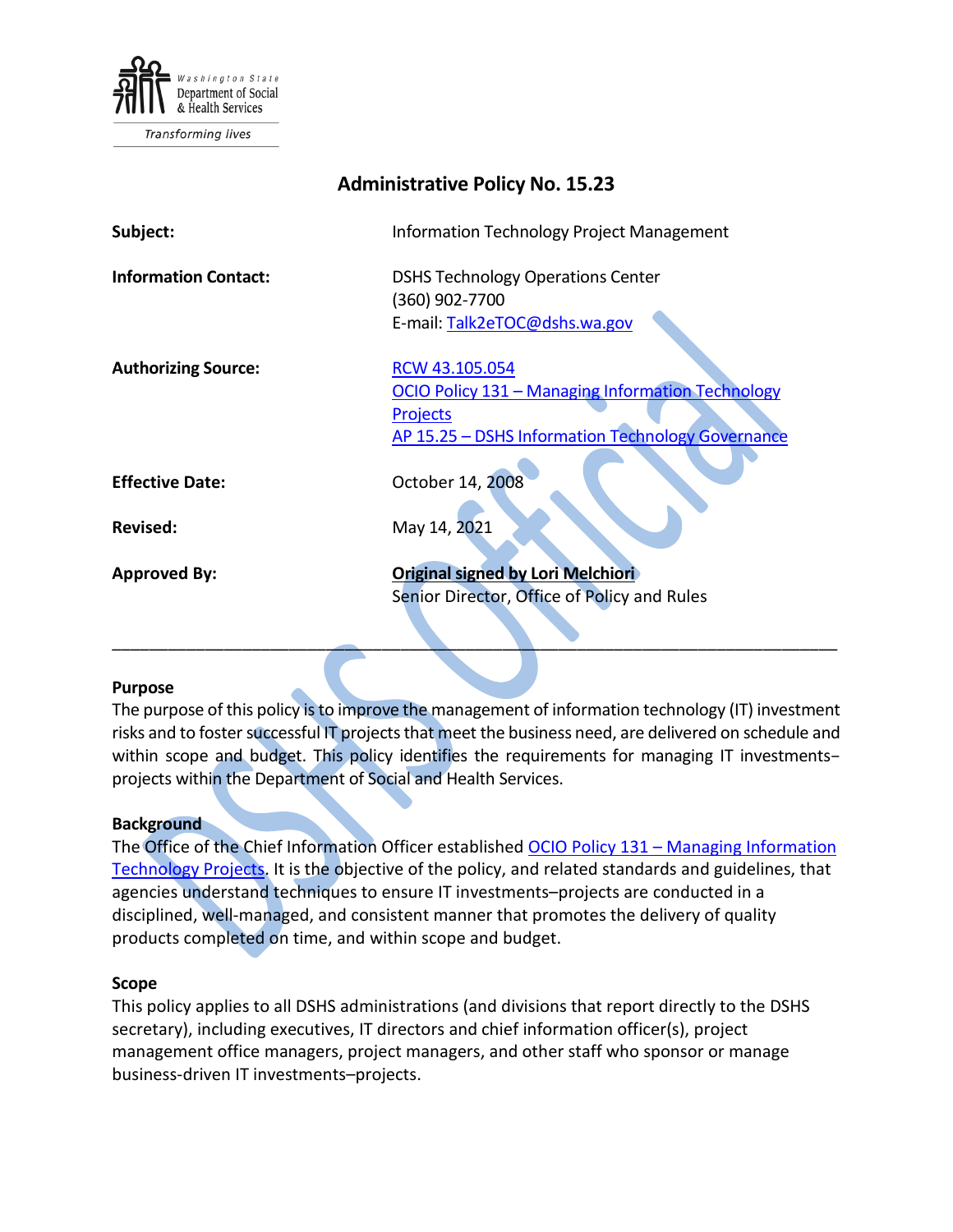Administrative Policy No. 15.23 May 14, 2021 Page 2

## **Additional Guidance**

For further information or additional guidance see:

- [DSHS IT Standards Manual](http://intra.dshs.wa.lcl/itstandards/index.stm)
	- o DSHS IT Standard 12.3 [DSHS Initial IT Investment Checklist](http://intra.dshs.wa.lcl/itstandards/resources/doc/ITStandard12.3.pdf)
	- o [IT Standard 12.13 Project Documentation](http://intra.dshs.wa.lcl/itstandards/resources/doc/ITStandard12.13.pdf)
	- o [IT Guideline 12.15 IT Project Manager Qualifications](http://intra.dshs.wa.lcl/itstandards/resources/doc/ITGuideline12.15.pdf)
- [Washington State Office of the Chief Information Officer Policies, Procedures and](https://ocio.wa.gov/policies)  [Guidelines](https://ocio.wa.gov/policies) – including, but not limited to the following:
	- o [OCIO IT Projects](https://ocio.wa.gov/programs/it-projects)
	- o OCIO Policy 131 [Managing Information Technology Projects](https://ocio.wa.gov/policy/managing-information-technology-projects)
		- **[Managing Information Technology Projects -](https://ocio.wa.gov/policy/critical-indicators-project-performance-131-appendix-d) Appendix D: Critical Indicators of** [Project Performance](https://ocio.wa.gov/policy/critical-indicators-project-performance-131-appendix-d)

## **Definitions**

**CXO** – An acronym for the highest level of managers in the organization. C, because the designation of such positions begins with C as chief and ends with O as officer. Examples include chief financial officer, chief information officer, etc.

**Executive sponsor** – Assistant secretaries, CXO's, or their designees. The executive sponsor role refers to an executive with overall accountability for an IT investment–project. Executive sponsors are appointed to an IT investment–project initiative, oversee the entire project life cycle from inception to adoption, and are responsible for the overall IT investment–project success.

**Information technology** – Includes, but is not limited to, all electronic technology systems and services, automated information handling, system design and analysis, conversion of data, computer programming, information storage and retrieval, telecommunications, requisite system controls, simulation, electronic commerce, radio technologies, and all related interactions between people and machines. [\[RCW 43.105.020\]](https://app.leg.wa.gov/RCW/default.aspx?cite=43.105.020)

**IT investment** – An investment employing or producing information technology or IT-related assets. Each investment has or will incur costs for the investment (including staff time), has expected benefits arising from the investment, has a schedule of project activities and deadlines, and has or will incur risks associated with engaging in the investment.

**IT investment–project** – The Office of the Chief Information Officer (OCIO) uses the terms *IT investments* and *IT projects* interchangeably when referring to IT oversight and assessment requirements. Within this policy the term *IT investment–project* is used to avoid any confusion regarding IT oversight and assessment requirements.

**IT investment–project contact** – An individual with accountability and responsibility for managing an IT investment–project prior to, or in lieu of, the assignment of a project manager.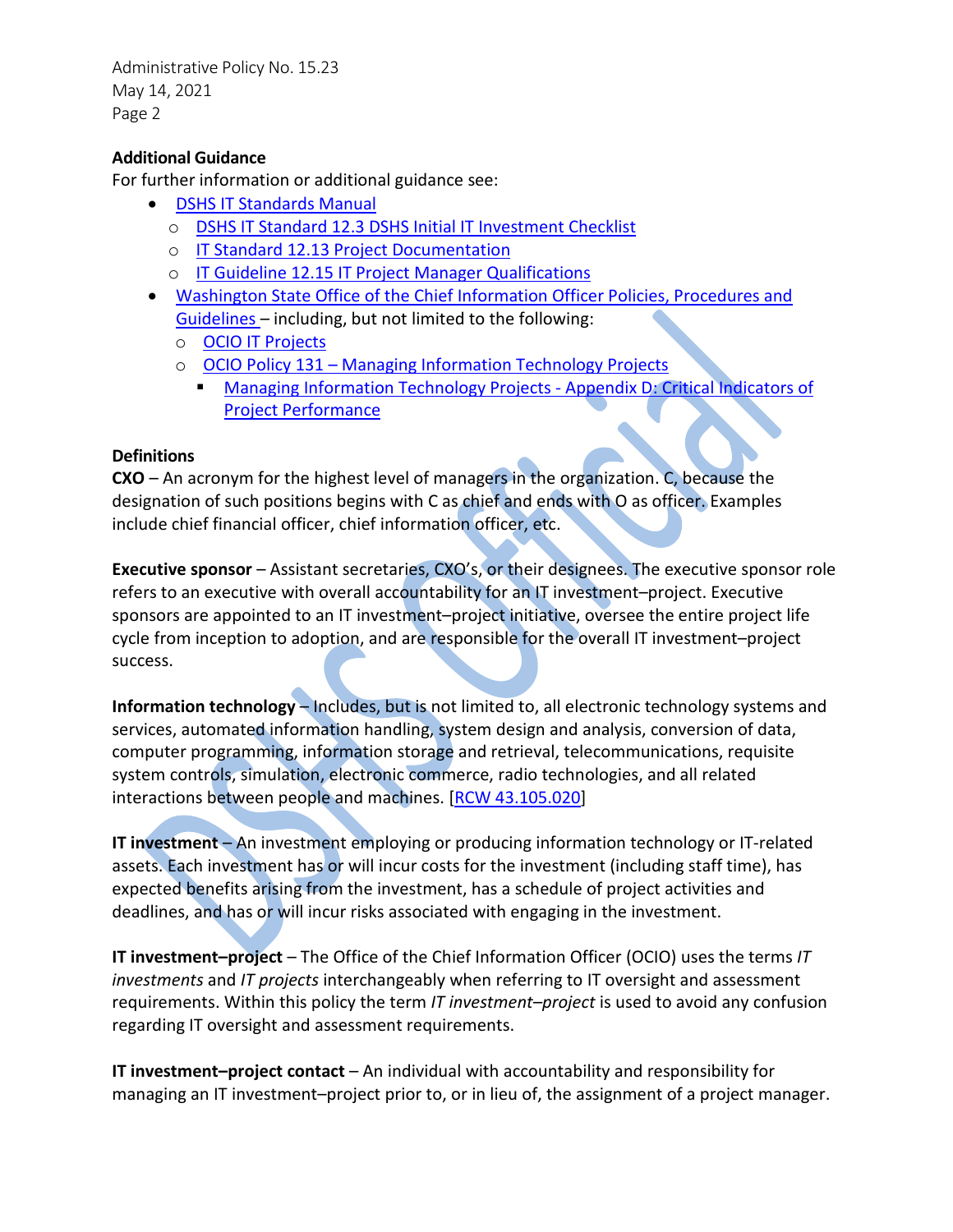Administrative Policy No. 15.23 May 14, 2021 Page 3

**IT Portfolio Management unit** – The unit within the DSHS Enterprise Technology division that is responsible for maintaining the DSHS IT Portfolio on behalf of the DSHS Chief Information Officer.

**Project** – A project is temporary in that it has a defined beginning and end in time, and therefore defined scope and resources. A project is unique in that it is not a routine operation, but a specific set of operations designed to accomplish a singular goal (Authoritative source: Project Management Institute®). DSHS IT projects may have multiple phases or sub-projects. They may occur as part of planned enhancements to existing products, services, or systems, or may be stand-alone activities.

**Project manager** – Individual with accountability and responsibility for managing an IT investment–project to achieve specific objectives.

**Project management** – A carefully planned and organized effort to accomplish a successful project that includes:

- Initiating and planning:
	- Defining precise goals and objectives to meet the business need
	- Specifying tasks necessary to ensure all project goals and objectives are achieved
	- Determining resources required to accomplish tasks
	- Establishing timelines for project completion
- Executing, monitoring and controlling the plan and the budget
- Closing the project; including post implementation review and lessons learned, and turnover documentation

## **Policy Requirements**

- A. All DSHS information technology investments–projects must have appropriate planning, documentation, project management, and use industry best practices. [Refer to Additional Guidance above.]
- B. All DSHS IT investments–projects, regardless of scope, duration, or cost, must be evaluated and, if indicated by the evaluation results, have additional assessments completed to determine the level of project oversight required. The required documentation and process to evaluate IT investments-projects are found in [DSHS IT Standard 12.3.](http://intra.dshs.wa.lcl/itstandards/resources/doc/ITStandard12.3.pdf)
- C. All DSHS IT investments–projects must be reported to the IT Portfolio Management unit as part of the evaluation process and will be included in the DSHS IT Portfolio regardless of project level. Inclusion of all DSHS IT investments–projects supports informed DSHS IT governance.